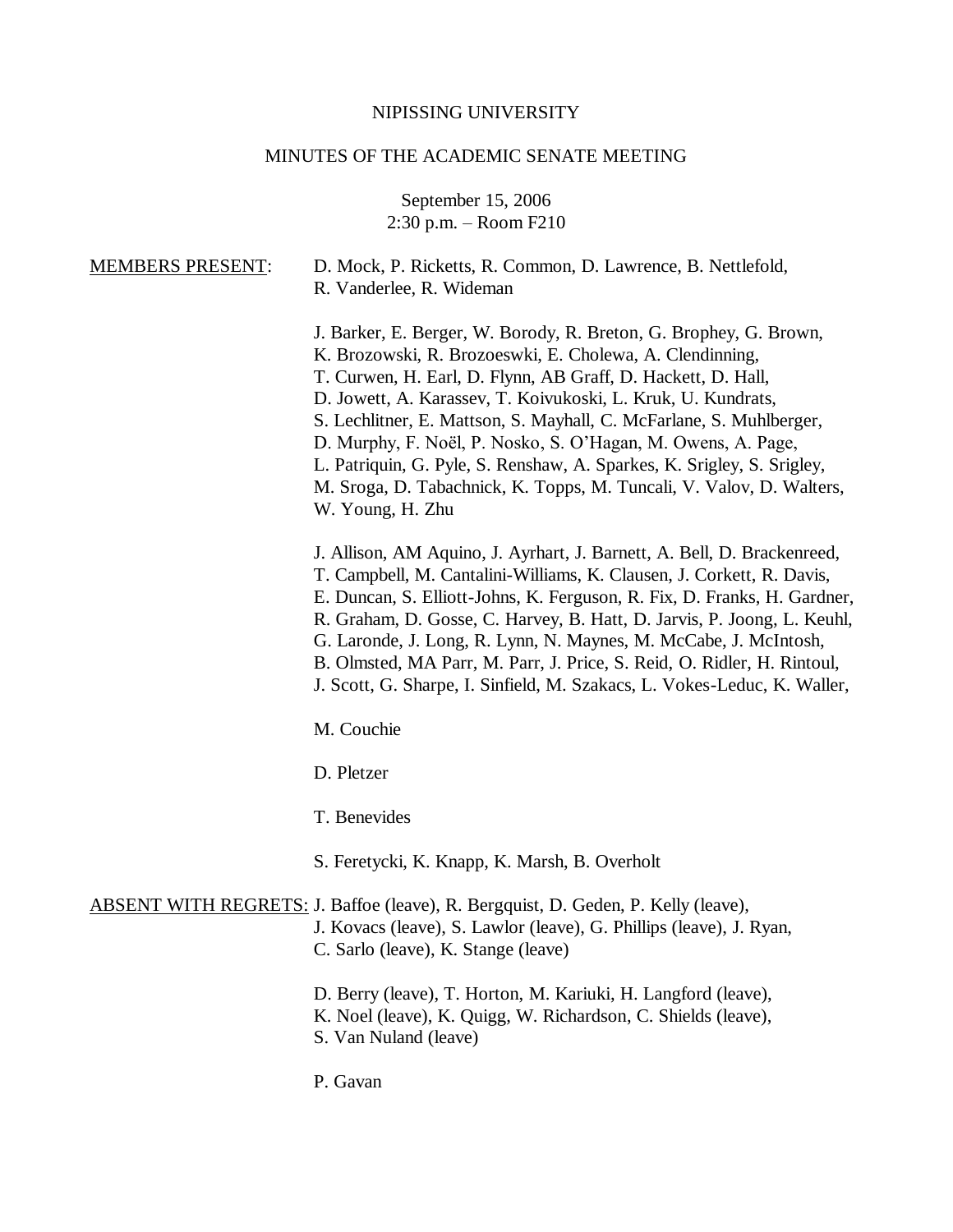| ABSENT:          | N J Baker, N. Brown, P. Chow, P. Cook, A. Dean, T. Dokis,<br>D. Hemsworth, S. Kariuki, J. Knox, J. LeClair, I. Mueller, T. Parkes,<br>D. Rowbotham, M. Saari, B. Schreyer, R. Teigrob, M. Wachowiak,<br>A. Weeks, S. Winters |
|------------------|------------------------------------------------------------------------------------------------------------------------------------------------------------------------------------------------------------------------------|
|                  | L. Frost, K. Kirkwood, K. MacLeod, B. McMahon, C. Ricci,<br>C. Richardson, T. Ryan, N. Zur Nedden                                                                                                                            |
| <b>MOTION 1:</b> | Moved by J. McIntosh, seconded by C. McFarlane that the minutes of the<br>meeting of June 7, 2006 be adopted with the revision to the minutes as requested.                                                                  |

## ANNOUNCEMENTS

CARRIED

The President began his announcements by welcoming returning faculty and extending best wishes to the new faculty. He noted to new faculty that Nipissing's focus is on students, scholarship and research. Senator Mock also acknowledged the success of the New Faculty Orientation and thanked the Offices of the Vice-President Academic, the Dean of Arts and Science and the Dean of Education.

The recent events at Dawson College were also noted and the President was pleased to report that the Pow-Wow held earlier in the day included an honour song for the Dawson College community. Senate was requested to pause and reflect for a moment on colleagues and students at Dawson. As well, a letter was sent on behalf of the faculty, staff and students of Nipissing University to that institution.

The President reported that the enrollment numbers in the Faculty of Arts and Science are similar to that of last year. However, he noted the number of fourth year students is the highest in the history of the university. Education is up by 12%.

Frosh week was very successful, and Senator Mock thanked the NUSU executive, frosh leaders and residence dons for their hard work.

As recently announced, after negotiations with Bishop Plouffe and the Diocese of Sault Ste. Marie, the university has purchased the Monastery, a 12,000 sq foot building, with the accompanying 23 acres of land. The university must request a zoning by-law change with the City of North Bay. Senator Mock reminded Senate that there will be an open house at the monastery on October 4<sup>th</sup>, 2006 and ideas on its use will be welcomed.

Including Nipissing, 14 universities in Ontario and 27 across Canada have officially withdrawn from the Maclean's annual survey. The President indicated that universities are attempting to work with the magazine to modify the survey model by including output factors as well as changing the weight value for various questions.

Senator Mock pointed out that the university was moving forward with the e-learning library. This new concept will also look at ways to link with other libraries.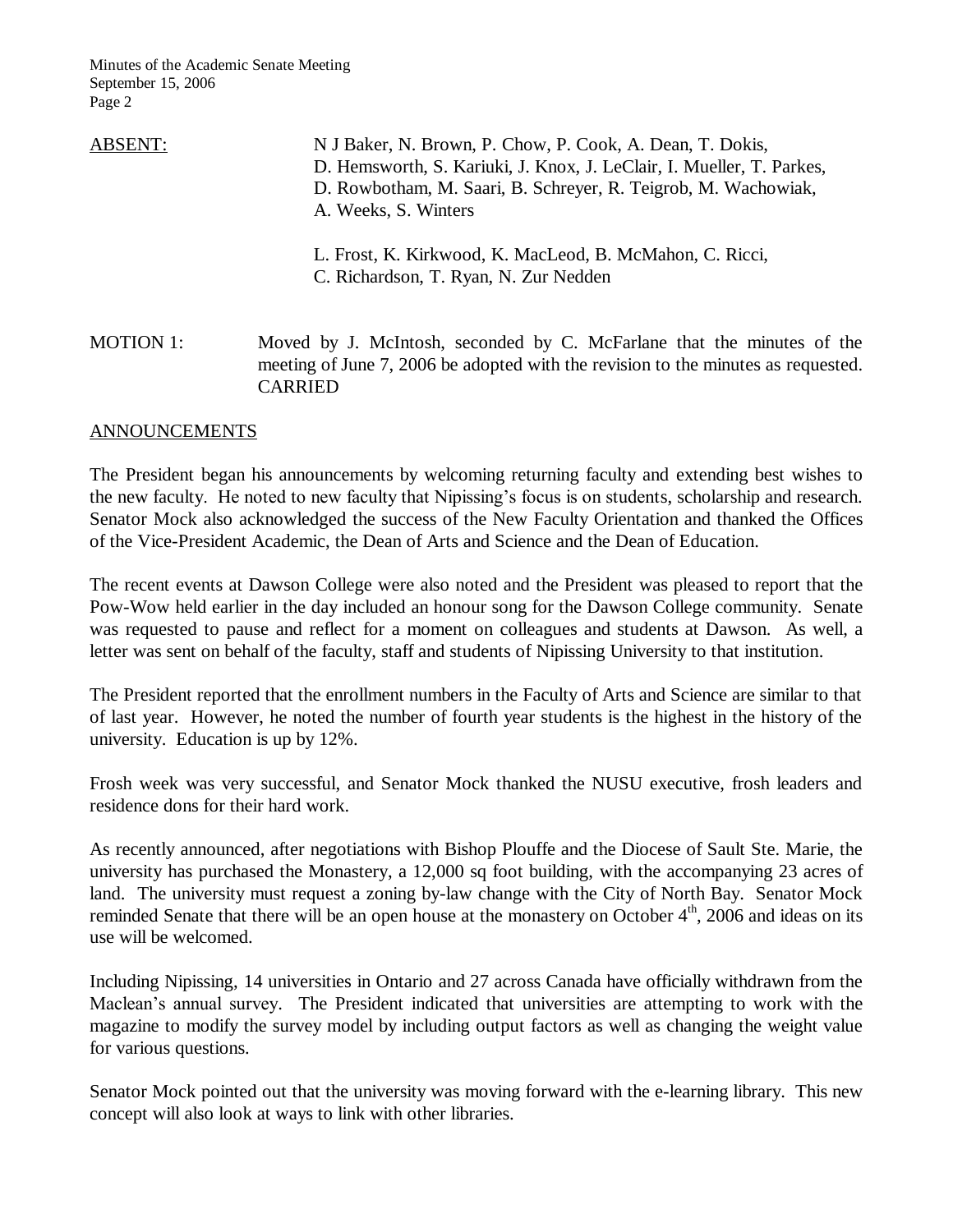The President concluded his comments by announcing the articulation agreement with Wilfrid Laurier University and the successful concurrent education program that defines our role in that environment. He also stated that our university, as all universities in the province, are in the process of developing three-year accountability agreements with the province. This agreement will outline major initiatives over a three-year period. The President's Budgetary Advisory Committee will review our submission before it is sent to MTCU on September  $29<sup>th</sup>$ .

He also reminded senators that Stephen Lewis will be on campus giving a speech on September  $28<sup>th</sup>$ .

The Vice-President Academic and Research voiced his pleasure for being at Senate and thanked Ted Chase for all his assistance that enable a smooth transition. Dr. Ricketts announced that Dr. John Lindsay has been identified as the successful Tier II CRC (Canada Research Chair) candidate and that the Research Office will be working closely with this individual on his submission to the CRC. An additional CRC Tier II position is being sought in either history and the environment or in mathematics. This Chair is currently being advertised. The Vice-President noted that the allocation of CRCs is driven by external funding from the three federal granting agencies, and that one of his goals is to increase that funding and the number of CRCs at Nipissing.

The Academic Master Plan (AMP) is about to be implemented with the departmental proposals largely completed. Senator Ricketts indicated that the next stage of finalizing faculty priorities is in progress. It is anticipated that the final stage will be ready by the end of October and ready for discussion at November Senate. Some key elements to consider during broader discussion is developing a research culture, enhancing the student learning experience and internationalization.

Senator Ricketts was please to announce that Nipissing was successful in its submission for graduate studies. He informed Senate that MTCU has allocated 210 Master's FTEs and five PhD FTEs for 2007. The Vice-President also noted that the Director of Research Services, Dr. Paule Laberge, has worked on a draft proposal of the Research Ethics Board. This draft will be going to the Board Executive on September 25.

Senator Ricketts also announced that he as been appointed to the Northern Ontario Commercialization Initiative (NOCI). The group's mandate is to promote the adoption and commercialization of research partnerships in Northern Ontario between industry and research.

The Vice-President informed Senate that Senators Cholewa, Clendinning and Tuncali had their respective research activities highlighted in the "*Research Success Stories 2005-06."* This documents is published by the Ontario Council on University Research.

The Vice-President also announced that the search process for a new Dean of Arts and Science has commenced.

The names of the new faculty members in Arts and Science were announced by the Dean of Arts and Science. Senator Vanderlee also thanked NUSU and the 65 frosh leaders for a successful Frosh week. Angela Fera was also recognized for her work in new student orientation.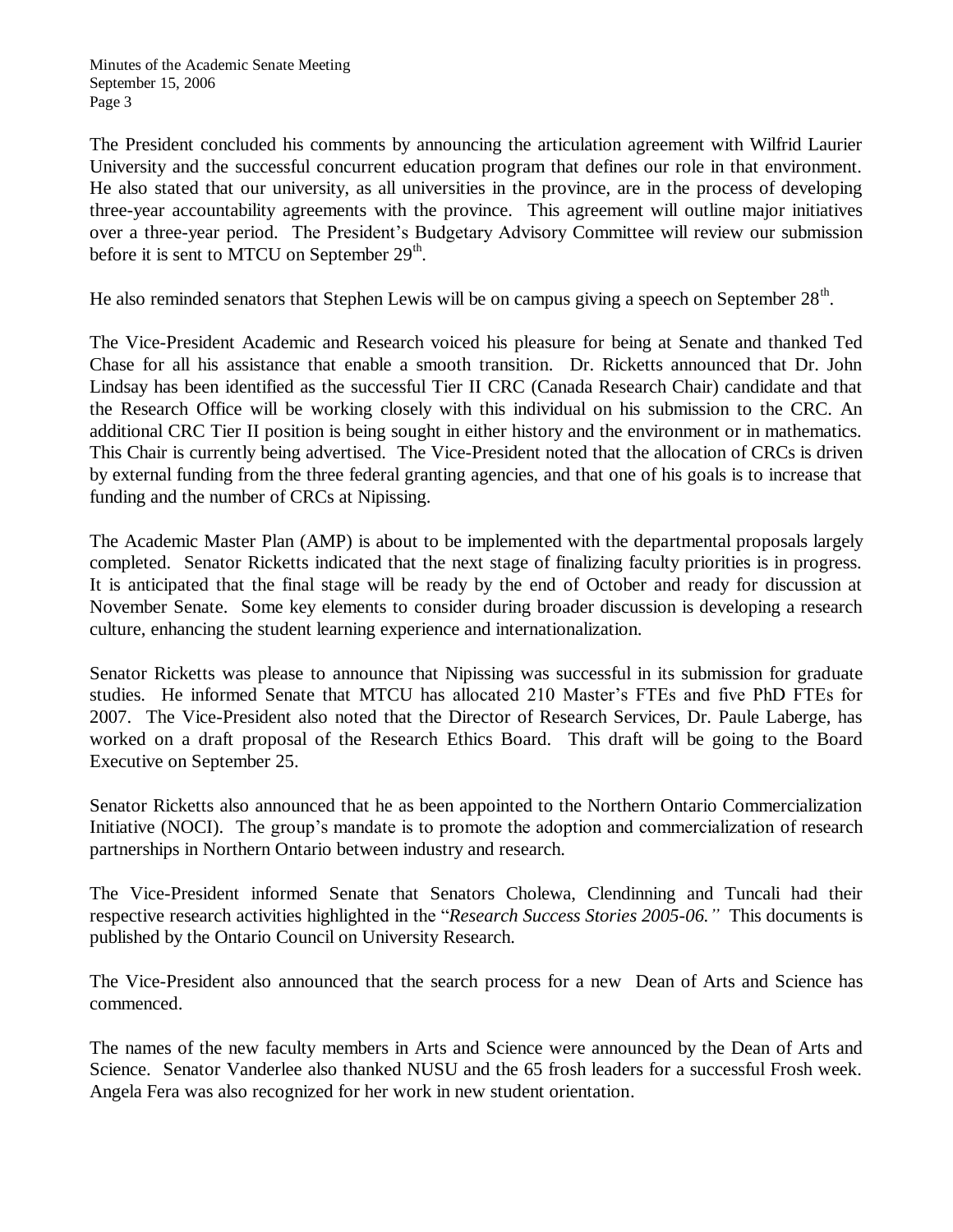Senator Common, Dean of Education was delighted to report that six senator have recently received their PhD. They include Senators Barnett, Brackenreed, Corkett, Jarvis, Olmsted and C. Richardson. He also introduced the new education faculty to Senate. With 189 concurrent education students in Brantford and 856 consecutive education students, Senator Common announced that his faculty have met all enrollment challenges. The Dean concluded by stating that the graduate expansion funding has been derived from the expansion that Nipissing had in 2002-03. This coincided with the first-year admission of the double cohort.

NUSU President Kyle Marsh began his announcements by commenting on the low number of faculty members present at the June convocation ceremonies. He added that this was noted by a number of graduates. He encouraged faculty to make an effort to attend convocation. Senator Marsh commended Senator Mock about observing a moment of silence for the faculty and staff of Dawson College. Senator Overholt thanked all senators who participated in Frosh week activities.

Senator Wideman provided an update on the revisions to the teaching evaluation that was initially heard at the June Senate meeting. He reported that feedback on the instrument was received from NUFA. The goal is to have the final report out to senators two weeks prior to the November Senate meeting.

The Registrar gave an admissions update and announced that there are 856 consecutive education students this year. He added that applications to the education programs will increase sharply next year as the double cohort is graduating. Applications to undergraduate programs will probably decrease. Senator Lawrence announced that the Muskoka enrollment is up 67% (71 part-time and 110 full-time). Brantford is also experiencing a significant increase. Overall, there is a slight increase in the number of students. Senator Lawrence noted that the number of high school students entering universities this fall has increased by 3% while Nipissing was down slightly.

Senator Lawrence updated Senate on the status of the multi-year accountability agreement. He reminded senators that last year, the provincial government required all universities to complete a oneyear interim agreement. Now, the government is requesting the submission of a 3-year rolling agreement by September  $29<sup>th</sup>$ , 2006. Essentially we are being asked to demonstrate how we will be spending the government's investment in postsecondary education. The Registrar indicated that the newly created Higher Education Quality Council of Ontario (HEQCO) will play a significant role in these agreements by developing a quality framework using performance indicators and performance measurements. HEQCO has also been handed the task of monitoring the student access guarantee. There is a keen interest to increase access to undergraduate programs for Aboriginals, Francophones, persons with disabilities and "first generation" (to attend university) students. We will be required to show the government how we are going to target theses groups. Senator Lawrence also announced that part of the accountability agreement requires the monitoring of university retention rates and student to faculty ratios.

Senator Renshaw advised Senate that the theme for International Women's Week will be Gender and Environmental Justice and was delighted to report that Maude Barlow will be the guest speaker on March  $8<sup>th</sup>$ .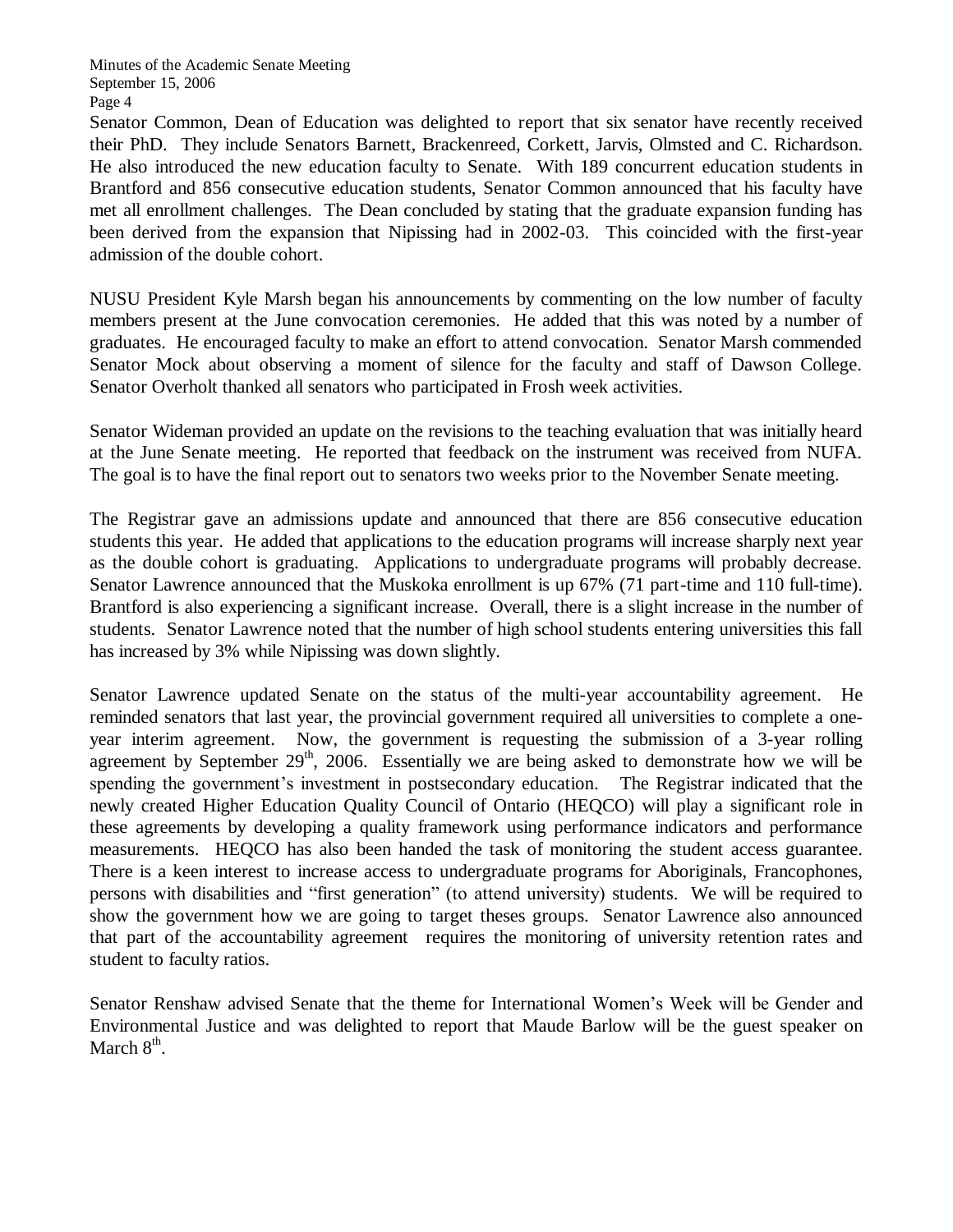The Executive Director of Library Services reminded senators that the deadline to receive special acquisition requests is September  $22<sup>nd</sup>$ . The library committee will review the requests beginning in October.

## Executive Committee

- MOTION 2: Moved by D. Mock, seconded by A B Graff that the Report of the Senate Executive Committee dated September 7, 2006 be received. CARRIED
- MOTION 3: Moved by D. Mock, seconded by C. McFarlane that Senate adopt the Nipissing University Academic Regulations and Policies outlined in the document entitled "Senate Academic Regulations and Policies, September 2006." CARRIED

## Academic Planning Committee

- MOTION 4: Moved by P. Ricketts, seconded by R. Vanderlee that the Report of the Academic Planning Committee dated May 11, 2006 be received. CARRIED
- MOTION 5: Moved by P. Ricketts, seconded by D. Tabachnick that Senate approves Stage 3 implementation of a Bachelor of Arts Honours Combined Major, General Single Major and General Combined Major in Political Science. CARRIED
- MOTION 6: Moved by P. Ricketts, seconded by B. Olmsted that Senate approves Stage 3 implementation of Bachelor of Physical and Health Education. CARRIED

## **ELECTIONS**

 $\triangleright$  Election of four Senators to serve on the Search Committee for the Dean of Arts and Science.

*Four faculty members elected by the Senate, at least one of whom shall be female. Of those elected, only one may be a probationary (tenure track) faculty member; and there shall be at least three representatives from the Faculty of Arts and Science.*

- L. Patriquin nominated R. Brozowski
- D. Hall nominated G. Pyle
- S. Renshaw nominated S. Srigley
- M. Sroga nominated G. Brown
- G. Morrell nominated A. Clendinning
- S. Muhlberger nominated L. Kruk
- P. Nosko nominated M. Kariuki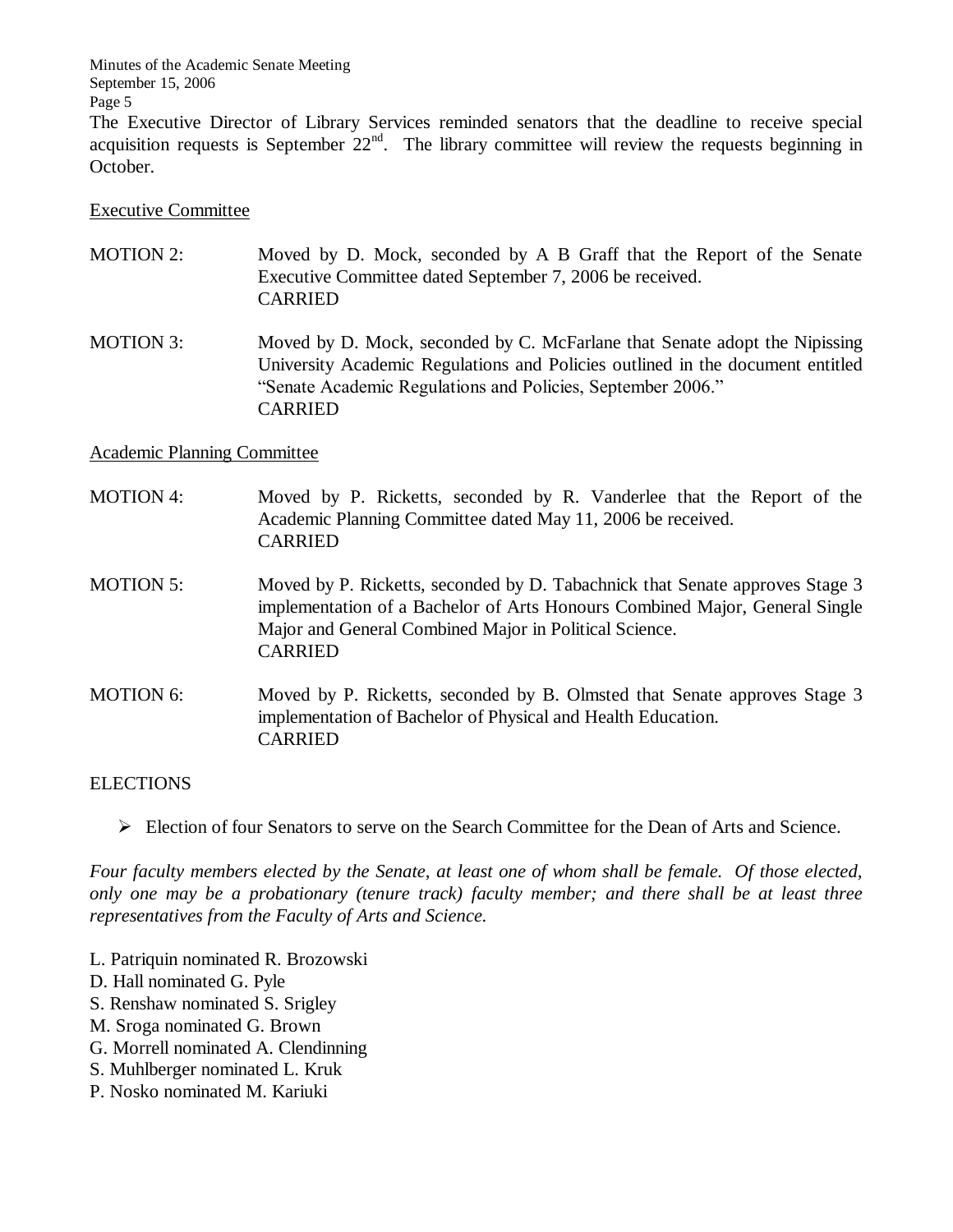| <b>MOTION 7:</b> | Moved by M. Couchie, seconded by M. Tuncali that nominations cease. |
|------------------|---------------------------------------------------------------------|
|                  | CARRIED                                                             |

## **Elected: G. Brown, A. Clendinning, M. Kariuki and G. Pyle**

Election of one Arts and Science Senator to serve on the Academic Computing Committee

M. Tuncali nominated H. Zhu

- MOTION 8: Moved by A B Graff, seconded by C. McFarlane that nominations cease. CARRIED
- **Acclaimed: H. Zhu**
	- Election of one Education Senator to serve on the Academic Planning Committee

R. Common nominated J. Barnett

MOTION 9: Moved by A B Graff, seconded by C. McFarlane that nominations cease. CARRIED

#### **Acclaimed: J. Barnett**

- Election of one Education Senator to serve on the Board of Governors
- B. Olmsted nominated K. Ferguson
- MOTION 10: Moved by C. McFarlane, seconded by A B Graff that nominations cease. CARRIED

## **Acclaimed: K. Fergsuon**

 $\triangleright$  Election of one Senator to serve as COU representative (alternate)

J. Barker nominated E. Berger

MOTION 11: Moved by A B Graff, seconded by C. McFarlane that nominations cease. CARRIED

#### **Acclaimed: E. Berger**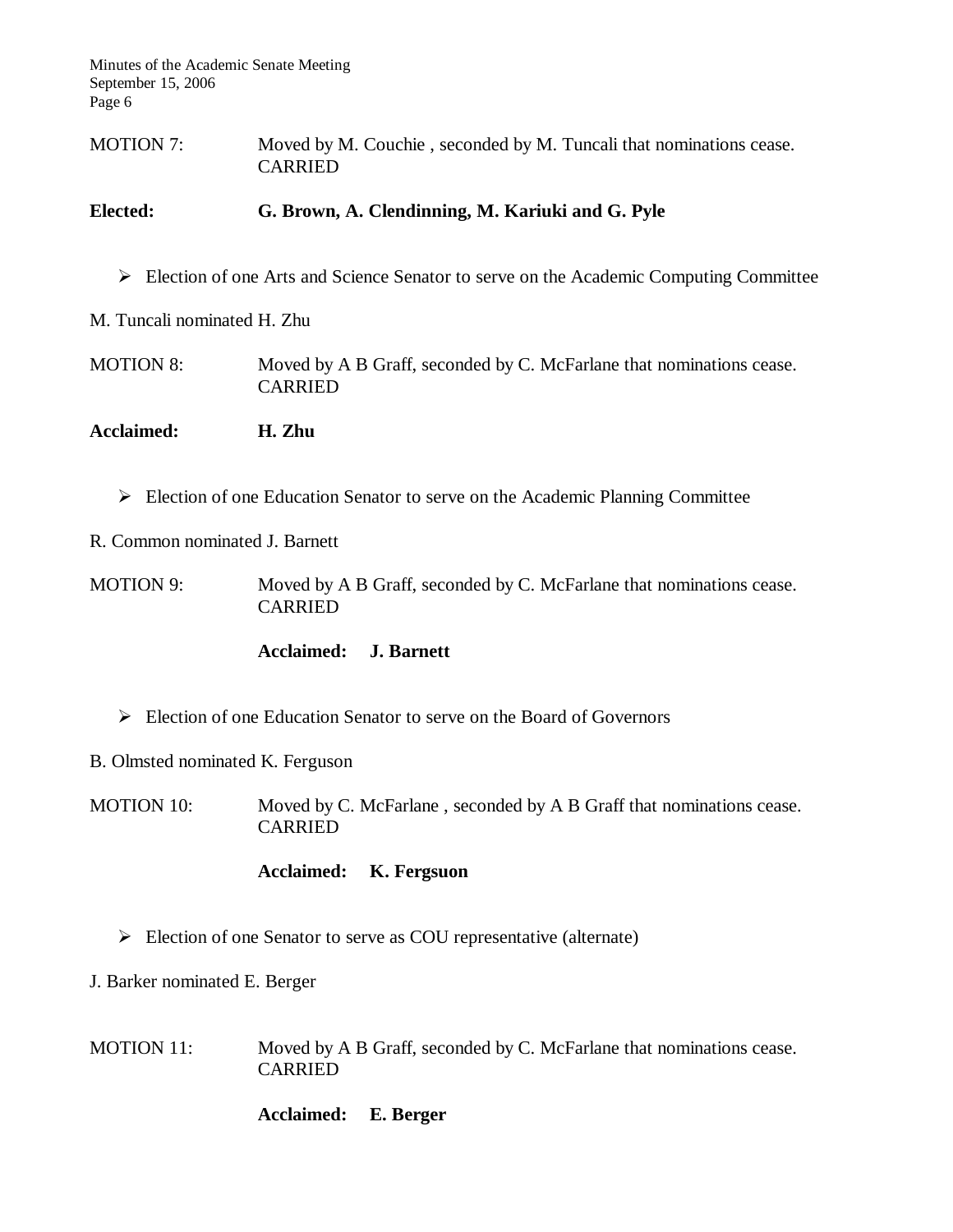- Election of one Senator to serve on the Search Committee for a tenure-track position in **Mathematics**
- M. Tuncali nominated D. Jowett

MOTION 12: Moved by A B Graff, seconded by C. McFarlane that nominations cease. CARRIED

## **Acclaimed: D. Jowett**

Election of one Education Senator to serve on the APT Subcommittee (Education)

M. Tuncali nominated K. Kirkwood

MOTION 13: Moved by A B Graff, seconded by C. McFarlane that nominations cease. CARRIED

## **Acclaimed: K. Kirkwood**

#### NEW BUSINESS

## Admissions, Promotions, and Petitions Committee

| <b>MOTION 14:</b> | Moved by A. Sparkes, seconded by K. Marsh that Senate considers receipt of the<br>Report of the Admissions, Petitions and Promotions Committee dated August 31,<br>2006.<br><b>CARRIED</b>                                                                       |
|-------------------|------------------------------------------------------------------------------------------------------------------------------------------------------------------------------------------------------------------------------------------------------------------|
| <b>MOTION 15:</b> | Moved by A. Sparkes, seconded by K. Marsh that the Report of the Admissions,<br>Promotions, and Petitions Committee dated August 31, 2006 be received.<br><b>CARRIED</b>                                                                                         |
| <b>MOTION 16:</b> | Moved by A. Sparkes, seconded by A B Graff that the students listed on<br>Appendix A, who have completed all requirements of their respective degrees, be<br>admitted to their degrees in-course and that diplomas for the degrees be awarded.<br><b>CARRIED</b> |